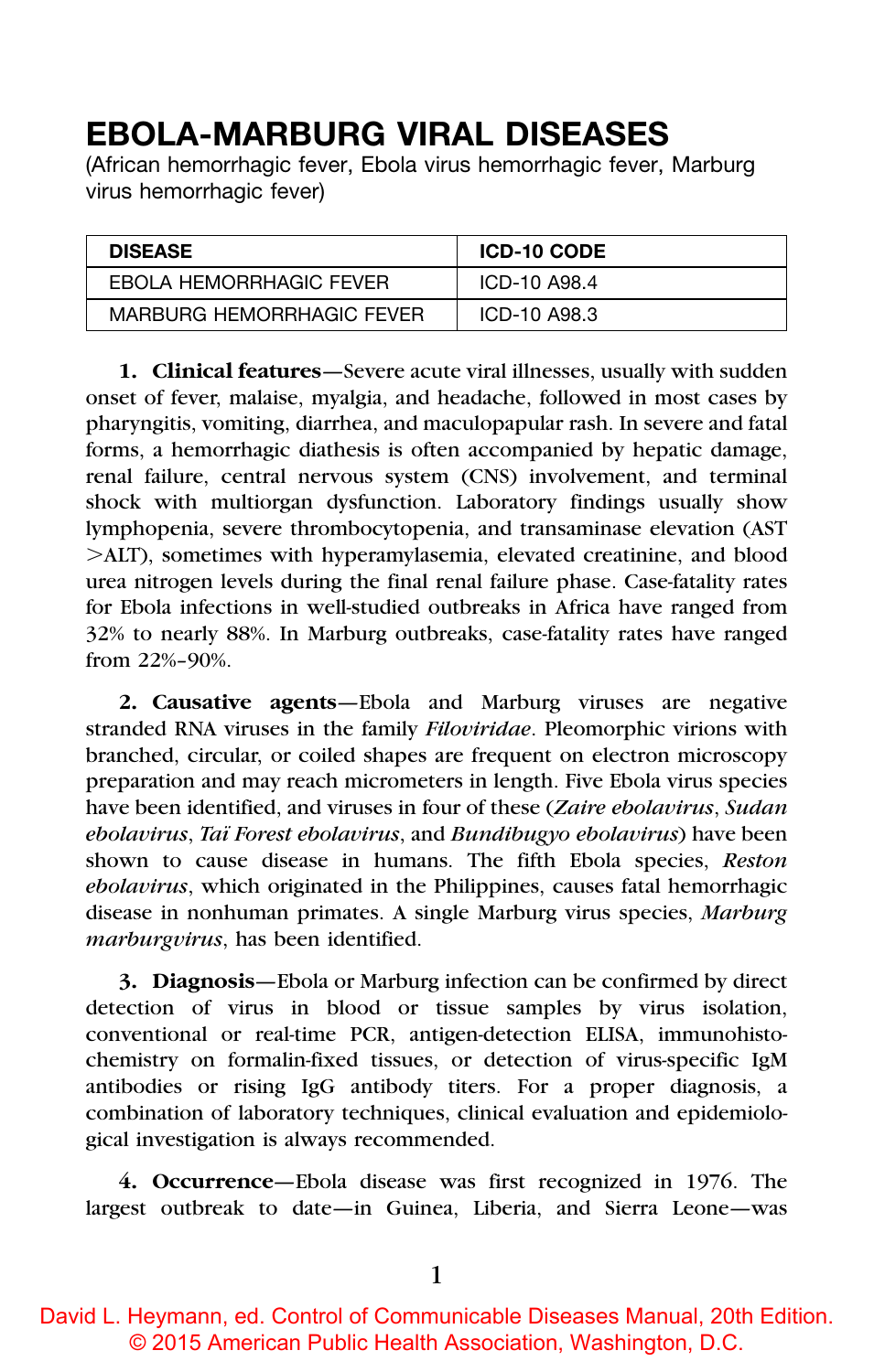#### 2 / EBOLA-MARBURG VIRAL DISEASES

ongoing at the time of writing. Significant outbreaks and sporadic or small clusters of cases since 1976 include:

| Year      | Location                           | <b>Cases</b>                                                                                                                                                                 |
|-----------|------------------------------------|------------------------------------------------------------------------------------------------------------------------------------------------------------------------------|
| 1976      | Democratic Republic<br>of Congo    | 318 cases, 280 deaths                                                                                                                                                        |
| 1976      | Sudan                              | 284 cases, 151 deaths                                                                                                                                                        |
| 1977      | Democratic Republic<br>of Congo    | 1 fatal case                                                                                                                                                                 |
| 1979      | Sudan                              | 34 cases, 22 deaths                                                                                                                                                          |
| 1994      | <b>Ivory Coast</b>                 | 1 mild case                                                                                                                                                                  |
| 1994-1996 | Gabon, Republic of<br>South Africa | 3 outbreaks (149 cases, 97 deaths);<br>a fatal secondary infection occurred<br>in a nurse in South Africa.                                                                   |
| 1995      | Democratic Republic<br>of Congo    | 315 cases, 250 deaths                                                                                                                                                        |
| 2000-2001 | Uganda                             | 425 cases, 224 deaths                                                                                                                                                        |
| 2001-2003 | Gabon, Republic of<br>Congo        | Several outbreaks (300 cases, 254<br>deaths); high numbers of deaths<br>were simultaneously reported<br>among wild animals in the region,<br>particularly nonhuman primates. |
| 2004      | Sudan                              | 17 cases, 7 deaths                                                                                                                                                           |
| 2007      | Democratic Republic<br>of Congo    | 264 cases, 187 deaths                                                                                                                                                        |
| 2007-2008 | Uganda                             | 131 cases, 42 deaths                                                                                                                                                         |
| 2008-2009 | Democratic Republic<br>of Congo    | 32 cases, 15 deaths                                                                                                                                                          |
| 2011      | Uganda                             | 1 fatal case                                                                                                                                                                 |
| 2012      | Uganda                             | 2 outbreaks, 31 cases, 21 deaths                                                                                                                                             |
| 2012      | Democratic Republic<br>of Congo    | 53 cases, 36 deaths                                                                                                                                                          |
| 2014      | Guinea, Liberia, Sierra<br>Leone   | 964 cases, 603 deaths<br>(as of $7/12/14$ )                                                                                                                                  |

Antibodies have been found in residents of other areas of sub-Saharan Africa; their relation to the Ebola virus species is unknown. Laboratory infections have been reported in the United Kingdom and Russia.

Reston virus has been isolated from cynomolgus monkeys (Macaca fascicularis) imported to the USA in 1989, 1990, and 1996, and to Italy in 1992, all from the same export facility in the Philippines; many of these monkeys died. In the USA in 1989, four animal handlers with daily exposure to these monkeys developed specific antibodies but were asymptomatic. In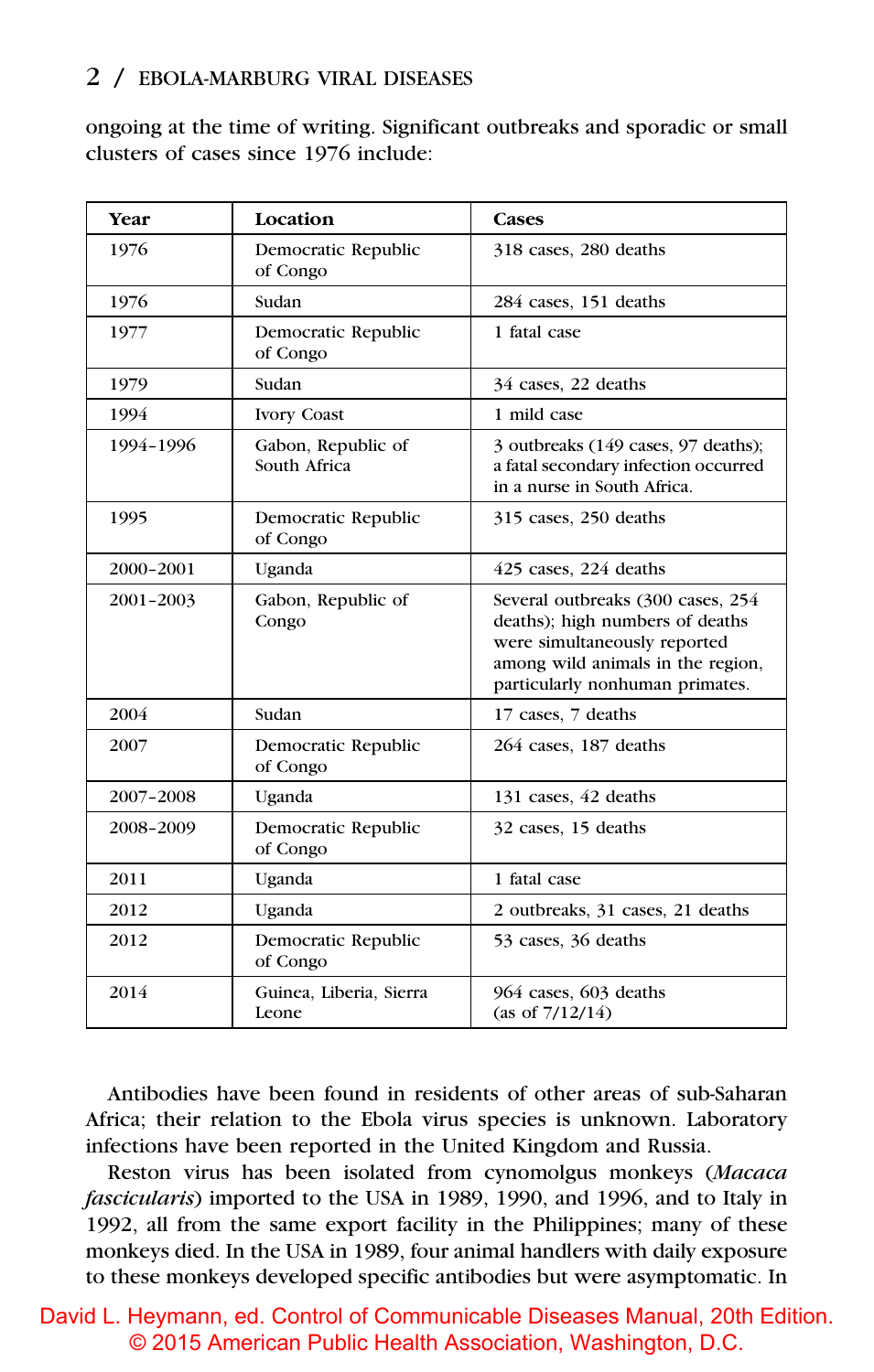2008, Reston virus was isolated from domestic swine experiencing severe disease in the Philippines. Porcine reproductive and respiratory disease syndrome was also present in this pig population. Several animal handlers were asymptomatically infected and developed Ebola antibodies.

Marburg disease was first recognized in laboratory outbreaks in which workers had been exposed to African green monkeys Chlorocebus tantalus (formerly Cercopithecus aethiops) imported from Uganda, and in outbreaks since then in sub-Saharan Africa:

| Year      | Location                        | <b>Cases</b>                                                                         |
|-----------|---------------------------------|--------------------------------------------------------------------------------------|
| 1967      | Germany, Yugoslavia             | 31 cases, 7 deaths                                                                   |
| 1975      | South Africa                    | 3 cases, 1 death                                                                     |
| 1980      | Kenya                           | 2 cases, 1 death                                                                     |
| 1987      | Kenya                           | 1 fatal case                                                                         |
| 1998-2000 | Democratic Republic<br>of Congo | $\geq$ 154 cases, 128 deaths                                                         |
| 2005      | Angola                          | 252 cases, 227 deaths                                                                |
| 2007      | Uganda                          | 4 cases, 2 deaths                                                                    |
| 2008      | Netherlands, USA                | 2 cases among tourists from<br>Netherlands (fatal) and USA after<br>a trip in Uganda |
| 2012      | Uganda                          | 23 cases, 15 deaths                                                                  |

5. Reservoir—Forest-dwelling fruit bats are believed to be the reservoir of Ebola viruses, and viral RNA has been detected in 3 bat species in central Africa (Hypsignathus monstrosus, Epomops franqueti, and Myonycteris torquata). Cave-dwelling fruit bats are believed to be the reservoir of Marburg virus, and numerous virus isolates have been acquired from a particular species, Rousettus aegyptiacus. Ebola and Marburg viruses have been identified in multiple species of nonhuman primates in which highly lethal outbreaks have occurred, although these are likely incidental hosts and not reservoirs of these viruses. Swine, responsible for the Reston virus epidemic in 2008 in the Philippines, are considered intermediary hosts.

6. Incubation period—Probably 5–15 days for both Ebola and Marburg disease.

7. Transmission—Ebola infection of index cases seems to occur as follows:

• In central Africa, while manipulating infected wild mammals found dead in the rainforest.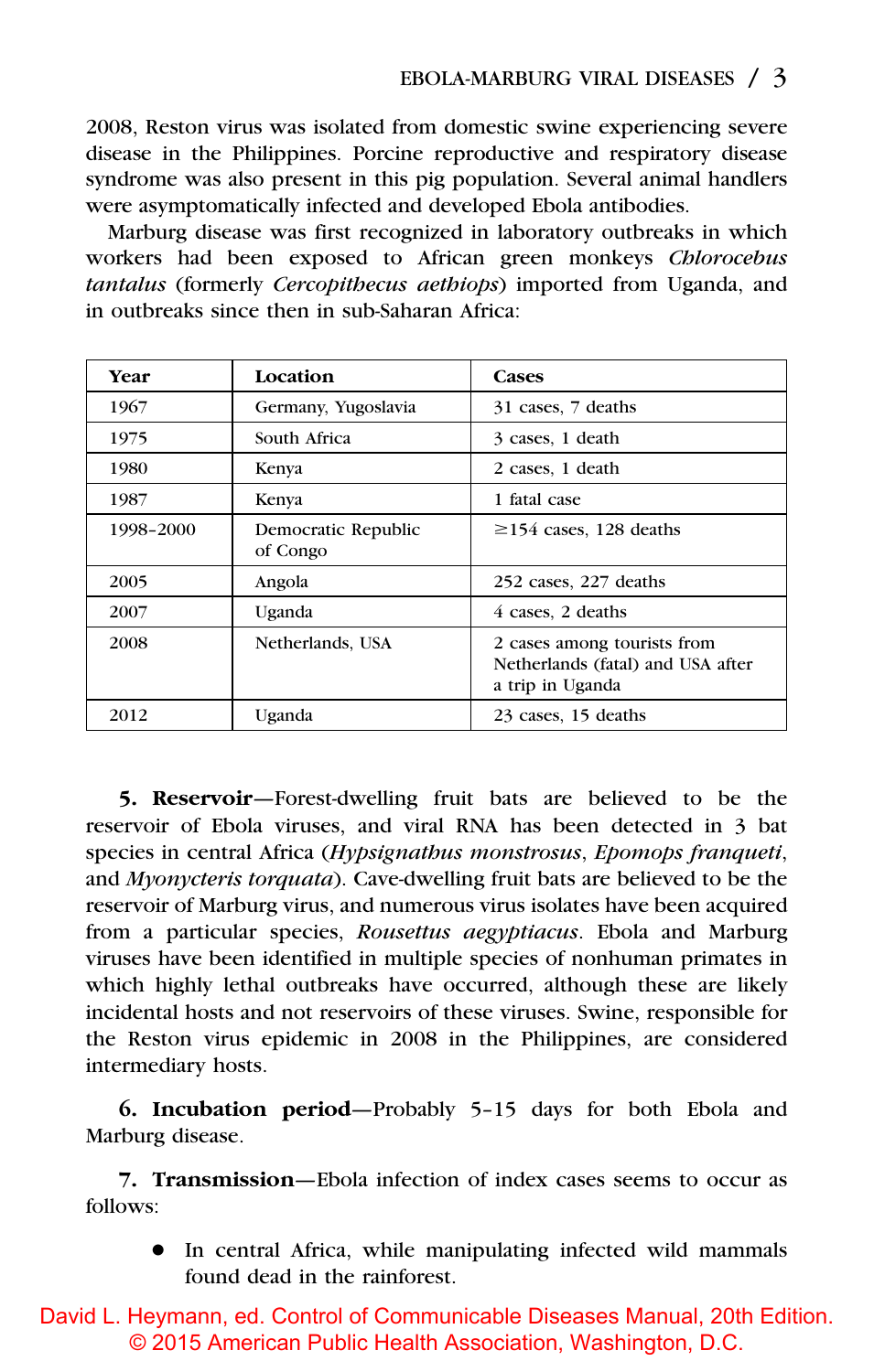#### 4 / EBOLA-MARBURG VIRAL DISEASES

• For Reston virus, while handling infected cynomolgus monkeys (through direct contact with their infected blood or fresh organs) or while handling infected pigs (through direct contact with secretions and fresh organs).

Marburg infection of index cases seems to occur when people are in close contact with bats, or spending time in bat-inhabited confined areas, such as caves or mines.

Person-to-person transmission of Ebola and Marburg diseases occurs through direct contact with infected blood, urine, vomiting, diarrhea, secretions, organs, or semen. Risk is highest during the late stages of illness, when the patient is vomiting, having diarrhea, or hemorrhaging, and during funerals with unprotected body preparation. Under natural conditions, airborne transmission among humans has not been documented. Nosocomial infections have been frequent; virtually all patients who have acquired infection from contaminated syringes and needles died. Transmission through semen appears to be rare but has occurred up to 7 weeks after clinical recovery. Risk during the asymptomatic incubation period is negligible. The diseases are not communicable before the febrile phase, and communicability increases with stage of illness, as long as blood and secretions contain virus. For both viruses, the semen may remain infectious for several weeks or months (e.g., Ebola virus was isolated from the seminal fluid on the 61st but not on the 76th day after onset of illness in a laboratory-acquired case).

8. Risk groups—All ages are susceptible. The main human groups at risk are: patients who are injected with contaminated needles and syringes that are not properly sterilized; caregivers in affected communities (often women) and health-care workers handling infected patients, their secretions or excretions; laboratory workers processing clinical specimens or working in research laboratories; people working with wildlife, in particular nonhuman primates in central Africa or bats; people working in bat-inhabited locations, such as mines.

9. Prevention—No vaccines are currently approved for human use. For control measures as well as prevention of infection of patients and hospital and laboratory workers, see Management of Patient subsection in this chapter. In addition: protection of sexual intercourse for 3 months or until semen can be shown to be free of virus.

#### 10. Management of patient—

1) Strict procedures for isolation of patients and their body fluids and excreta must be maintained. Institute immediate strict isolation in a private hospital room away from traffic patterns. Entry of nonessential staff and visitors should be restricted. All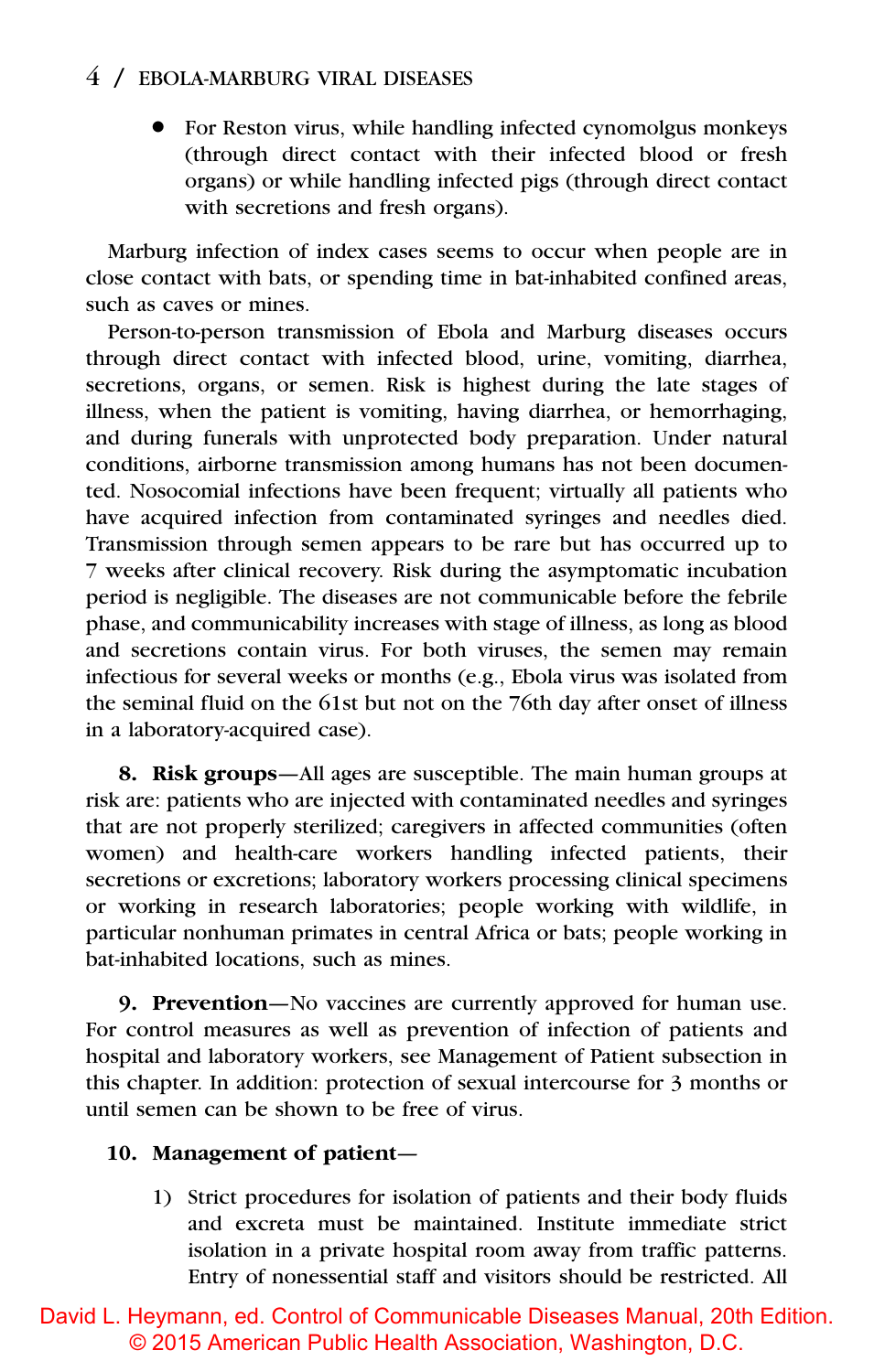persons entering the patient's room should wear gloves and gowns to prevent contact with contaminated items or environmental surfaces. Face shields or masks (N95 or N99) and eye protection should be worn to prevent contact with blood, other body fluids, secretions (including respiratory droplets), or excretions. The need for additional barriers depends on the potential for fluid contact, as determined by the procedure performed and the presence of clinical symptoms that increase the likelihood of contact with body fluids from the patient. Recourse to a negative pressure room and respiratory protection is desirable. To reduce infectious exposure, laboratory tests should be kept to the minimum necessary for proper diagnosis and patient care and only performed where full infection control measures are correctly implemented. Technicians must be alerted to the nature of the specimens and supervised to ensure application of appropriate specimen inactivation/isolation procedures. Dead bodies should be sealed in leak-proof material and cremated or buried promptly in a sealed casket, while respecting as much as possible religious or cultural burial practices to avoid unnecessary conflicts with affected families and local communities, which may otherwise compromise the outbreak response.

- 2) Patient's excreta, sputum, blood, and all objects with which the patient has had contact, including needles and syringes as well as laboratory equipment used to carry out tests on blood, must be disinfected with 0.5% sodium hypochlorite solution or 0.5% phenol with detergent, and, as far as possible, effective heating methods—such as autoclaving, incineration, boiling, or irradiation—should be used as appropriate. Laboratory testing must be carried out in special high-containment facilities; if there is no such facility, tests should be kept to a minimum and specimens handled by experienced technicians using all available personal protective equipment, such as gloves, gowns, masks, goggles, and biological safety cabinets. When appropriate, serum may be heat-inactivated at 60˚C (140˚F) for 1 hour. Thorough terminal disinfection with 0.5% sodium hypochlorite solution or a phenolic compound is adequate; formaldehyde fumigation can be considered.
- 3) No specific antiviral treatment is available as yet for either Ebola or Marburg disease.

11. Management of contacts and the immediate environment— Identify all close contacts (people living with, caring for, testing laboratory specimens from, or having noncasual contact with the patient) in the 3 weeks after the onset of illness. Establish, at home when practical, close